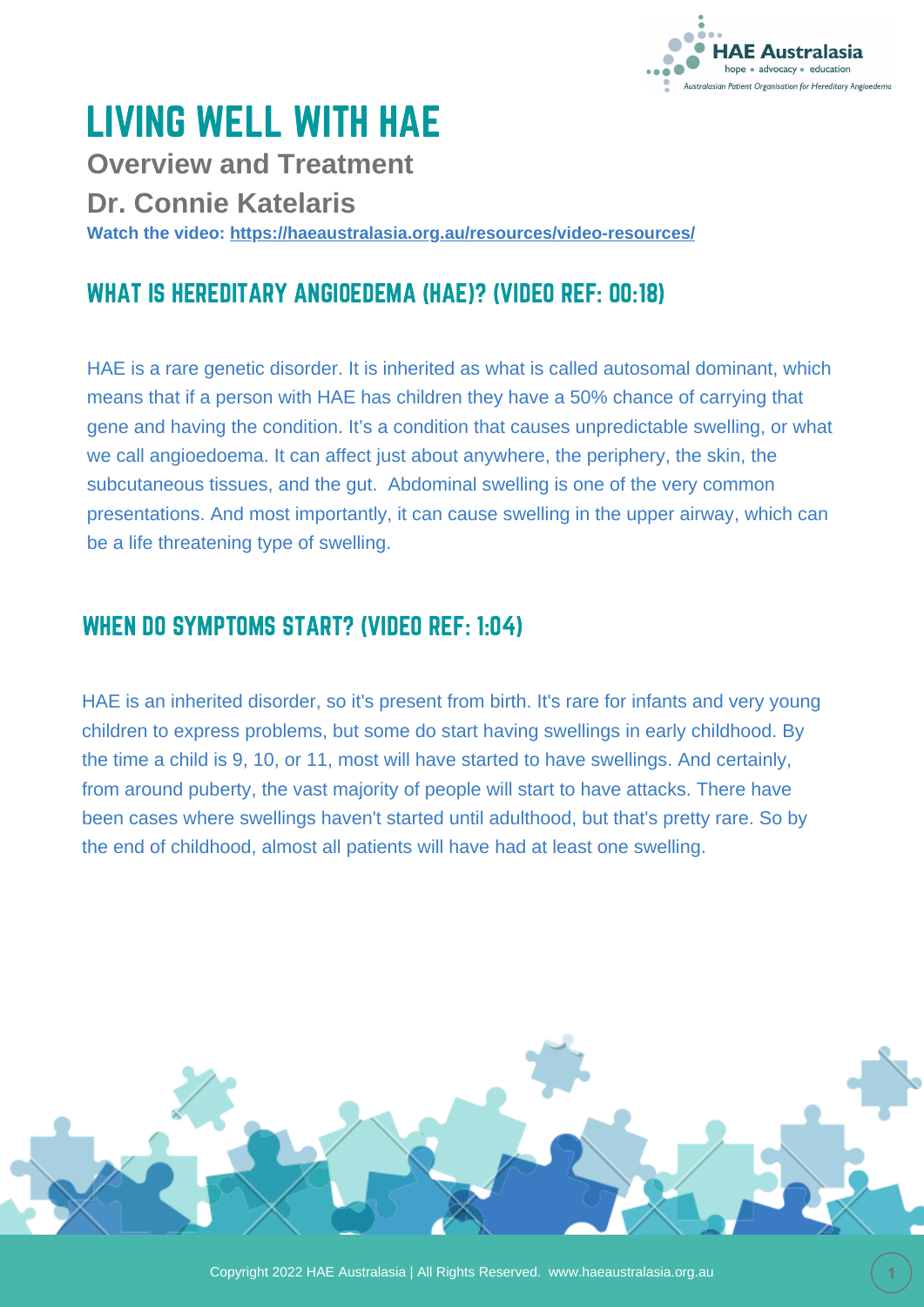# WHAT ARE THE SYMPTOMS? (VIDEO REF: 1:48)

Symptoms of HAE are those of swelling, so they're unpredictable. People don't know when they're going to happen.

Many have:

- a warning that they're going to start and it is a slow onset
- get a little bit of pain or tingling, discomfort, tightness
- the swelling builds to a maximum over about a 24 hour period
- and it can take up to two to five days to resolve.

If the swelling is abdominal, symptoms can be:

- crampy colicky pain
- stomach may swell and get hard
- may experience nausea, diarrhoea, vomiting
- in some cases they can collapse because they have so much fluid loss.

Laryngeal (upper airway) swelling is very threatening, and people are aware of it very early, with symptoms of:

- feeling of a lump in the throat
- difficulty with swallowing
- can impact breathing.



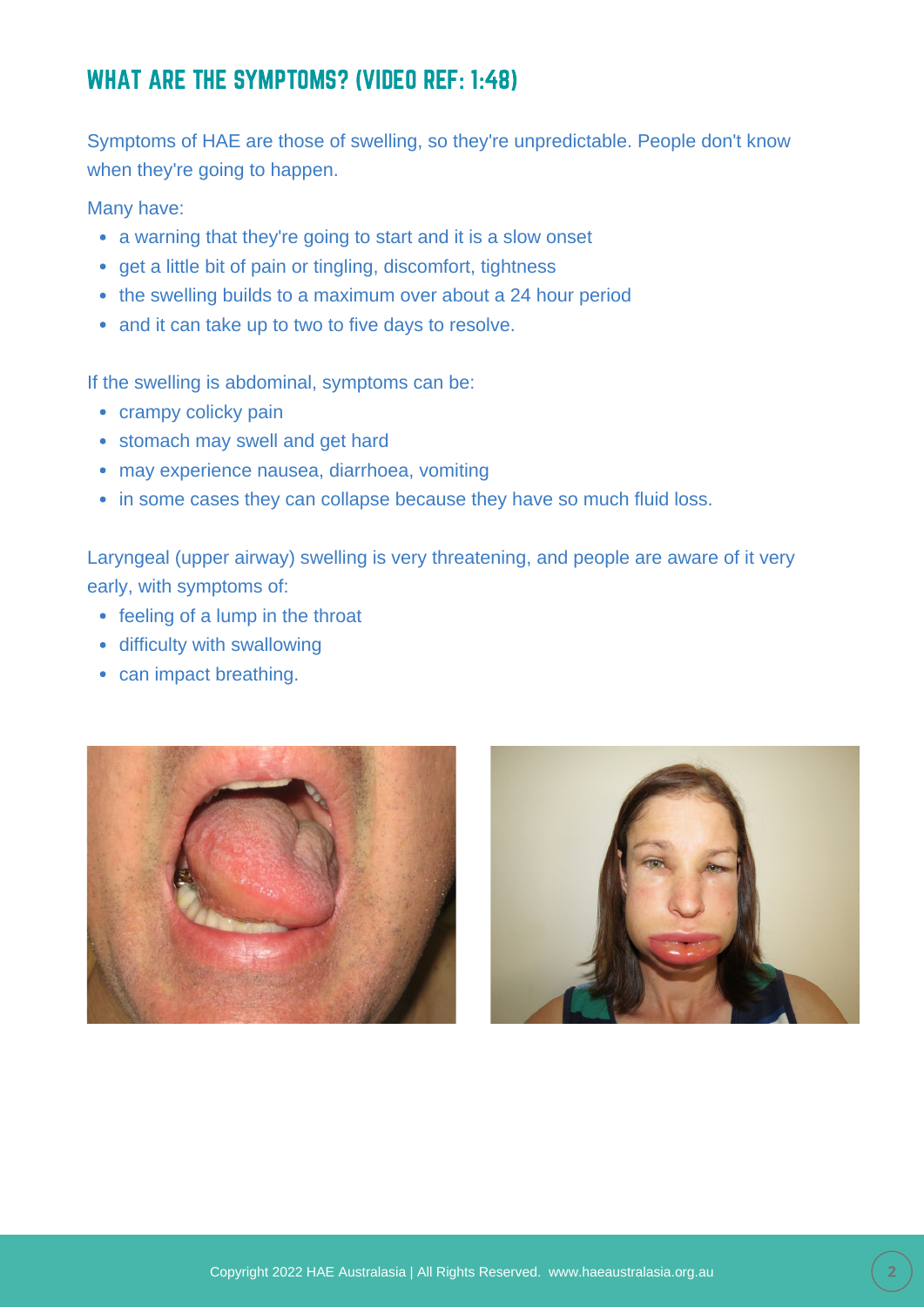# WHERE DO SWELLINGS OCCUR? (VIDEO REF: 3:06)

Almost every patient with HAE will experience a peripheral swelling - a hand, or the foot, or the arm, and over 90% will have abdominal swellings. The laryngeal swellings are the rarest of swellings. Out of all attacks, about .9% are laryngeal. 50% of patients will have at least one laryngeal swelling sometime in their lives, but abdominal and peripheral swellings are far more common.



#### WHAT TRIGGERS AN ATTACK? (3.42)

Sometimes there is no trigger, they can just happen spontaneously, but for many patients, they recognise triggers.

The common triggers are

- stress emotional or physical
- trauma knocks or bangs can cause a swelling at the site
- Infection/fever
- Menstrual period time

There are certain medications that will really enhance swelling

- oestrogen containing oral contraceptive pills
- some high blood pressure medications known as ACE inhibitors

Overall, it's stress, trauma or infection.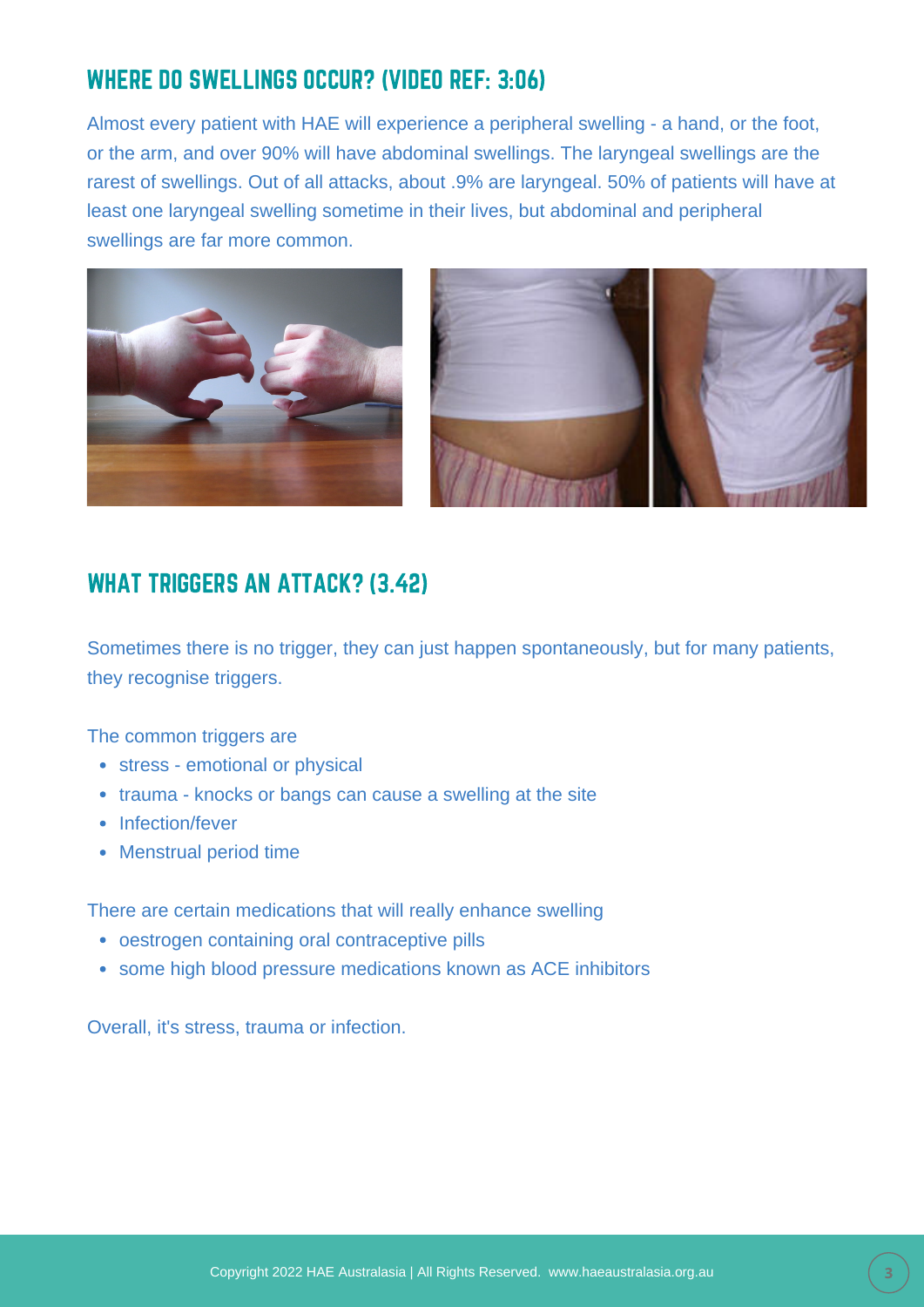# DOES HAE PRESENT DIFFERENTLY FOR MEN AND WOMEN? (VIDEO REF: 4:39)

In general, women suffer more than men, because of their hormonal changes, such as

- menarchy (when a girl starts to have periods)
- perimenopause is also a risky time
- pregnancy can have a variable effect on HAE

#### HOW IS HAE DIAGNOSED? (VIDEO REF: 5:37)

Diagnosis is easy with blood tests that measure a number of components

- $\bullet$  the fourth component of complement (C4)
- C1 inhibitor protein level

Then we do a functional assay to see how it works. And those three markers together help differentiate the various types of HAE. The tests are fairly simple and they're readily available in Australia and New Zealand.

#### WOULD MOST GP'S KNOW ABOUT HAE? (VIDEO REF: 6:12)

HAE is a very rare disorder so many medical practitioners may go through their whole practice having never seen a case. It is however, on the list of differential diagnosis for angioedoema. There are features of this type of angioedema swelling that are different to allergic angioedema, which is by far the more common cause of swelling or angioedema

- the fact that it comes on slowly
- lasting longer is unique to the HAE form of swelling
- the swelling does not respond to the treatments usually given for allergic Angioedoema.

A lot of work has been done on education in the last decade or so to highlight the fact that this is a swelling form, and to think about it. There is effective treatment now, and as it can have life threatening consequences, it's important that it isn't missed.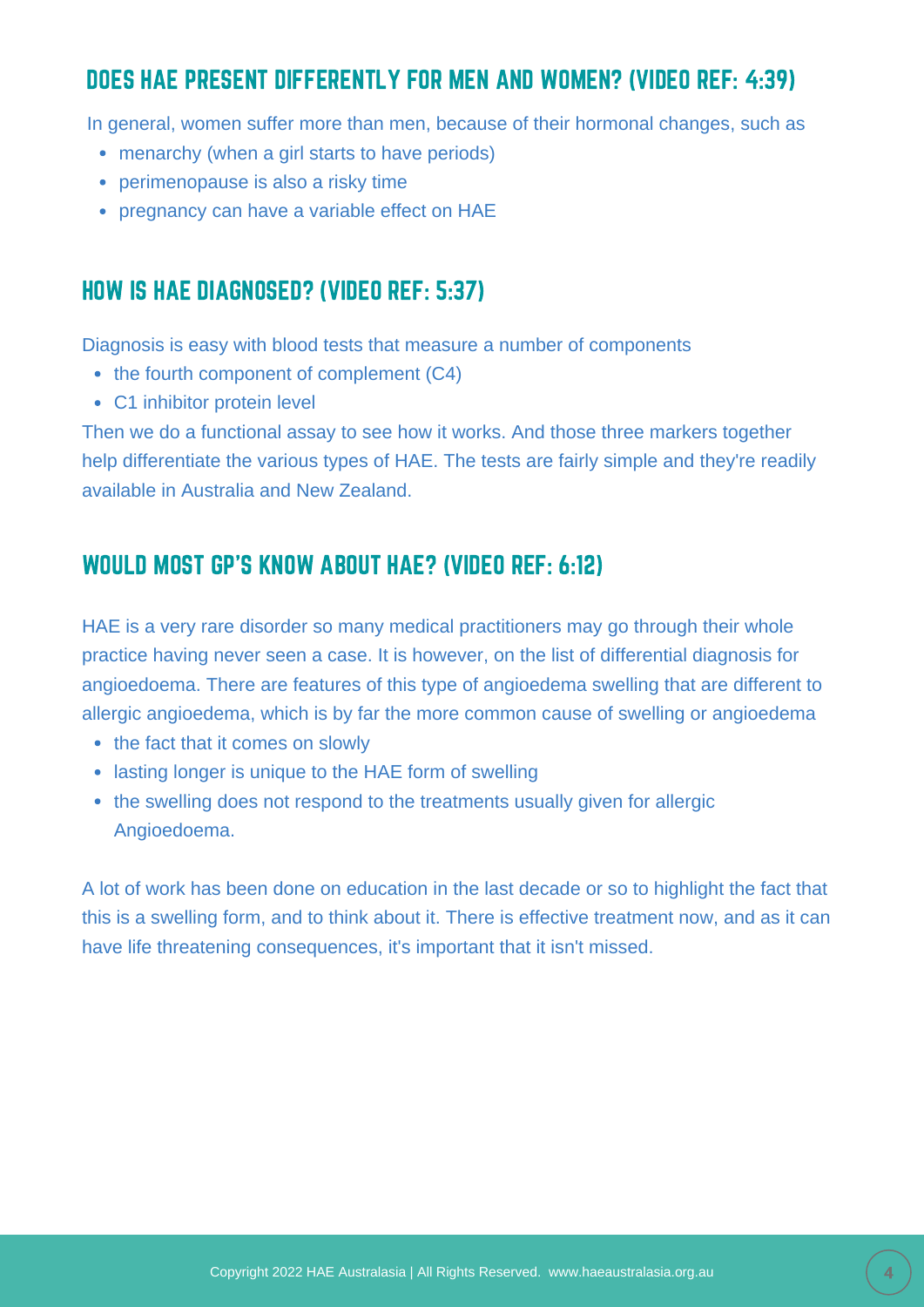### HOW IS HAE TREATED IN AUSTRALIA AND NEW ZEALAND? (VIDEO REF: 7:17)

There are a number of the modern therapies available. Every patient diagnosed with HAE should have acute treatment available to treat attacks on hand.

#### **Acute treatment (Australia and New Zealand)**

Icatibant - a self administered subcutaneous injection best used early in an attack to abort the attack and settle it quickly.

Or

**Berinert** – an intravenous infusion of C1 inhibitor concentrate

**Icatibant** is by far more convenient, and the majority of patients can use that.

#### **For long term prophylaxis (Australia only)**

Berinert - as a subcutaneous infusion, a replacement therapy that patients can be taught how to do twice weekly. It's highly effective.

Recently available on PBS for long-term prevention Lanadelumab (Takhzyro) – a syringe for self management.

#### **Long-term prevention**

**Australia** Danazol – special access only Tranexamic acid – used more by Paediatricians because of its safety.

#### **New Zealand**

Danazol Stanozolol Tranexamic acid

Short-term prophylaxis for surgery, invasive dental work, procedures involving instrumentation of the head or neck

Berinert infusion intravenously prior to procedure.